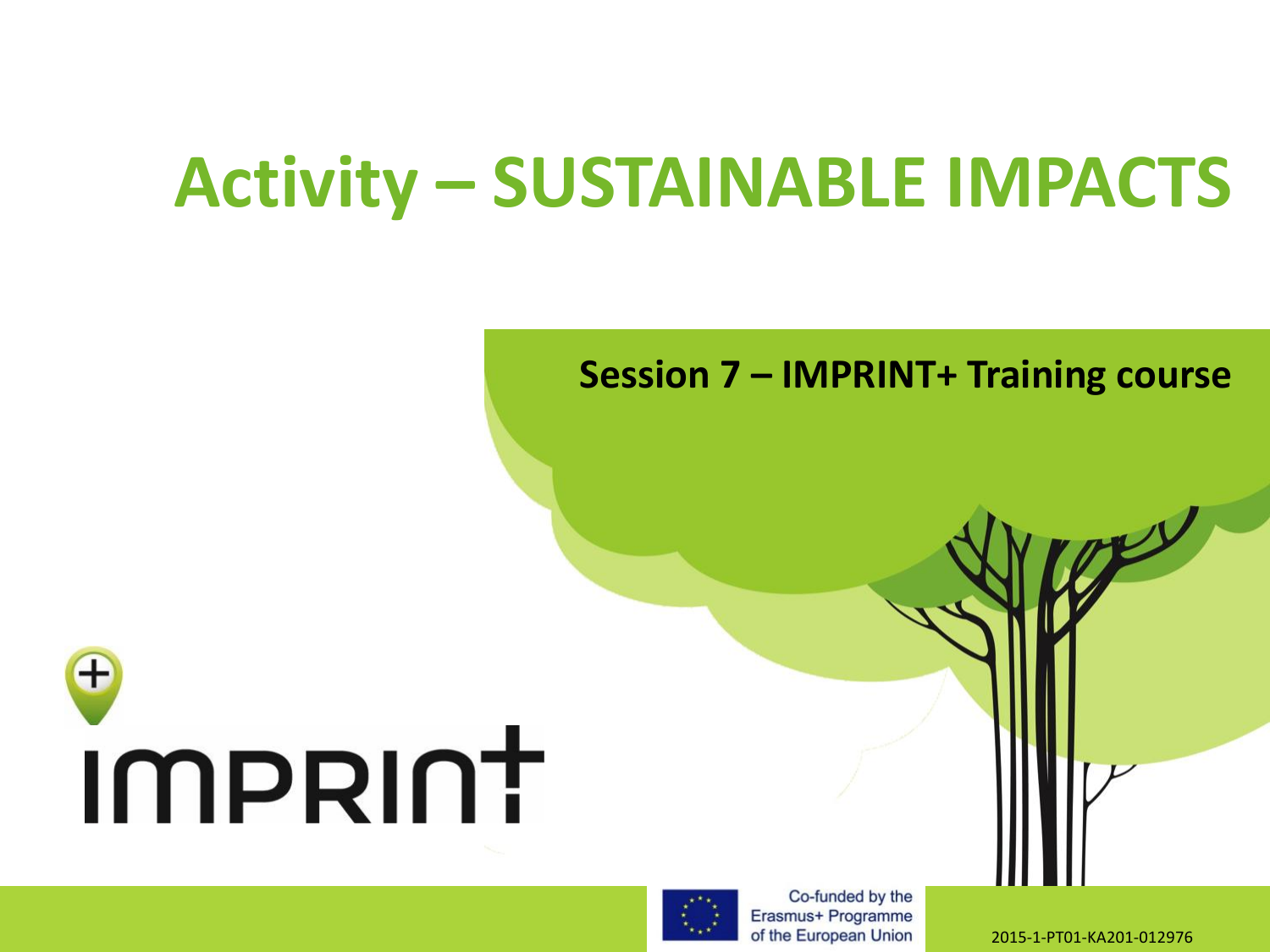**Activity**: Sustainable Impacts

**Learning goals:** For Participants to explore the various environmental challenges that face our world. Using discussion to allow an exploration of different environmental and social priorities.

**Background information:** It is important to recognise that different people will have different priorities in relation to the environment. How can we see this as a benefit and not a drain on resources?

**Prior Knowledge Needed** *(For the facilitator)*: Facilitator should have a basic understanding of environmental science and sustainability, enough to contribute to the discussion of the various topics.



**Imprinting an ecological compensation reasoning on society by means of young citizens**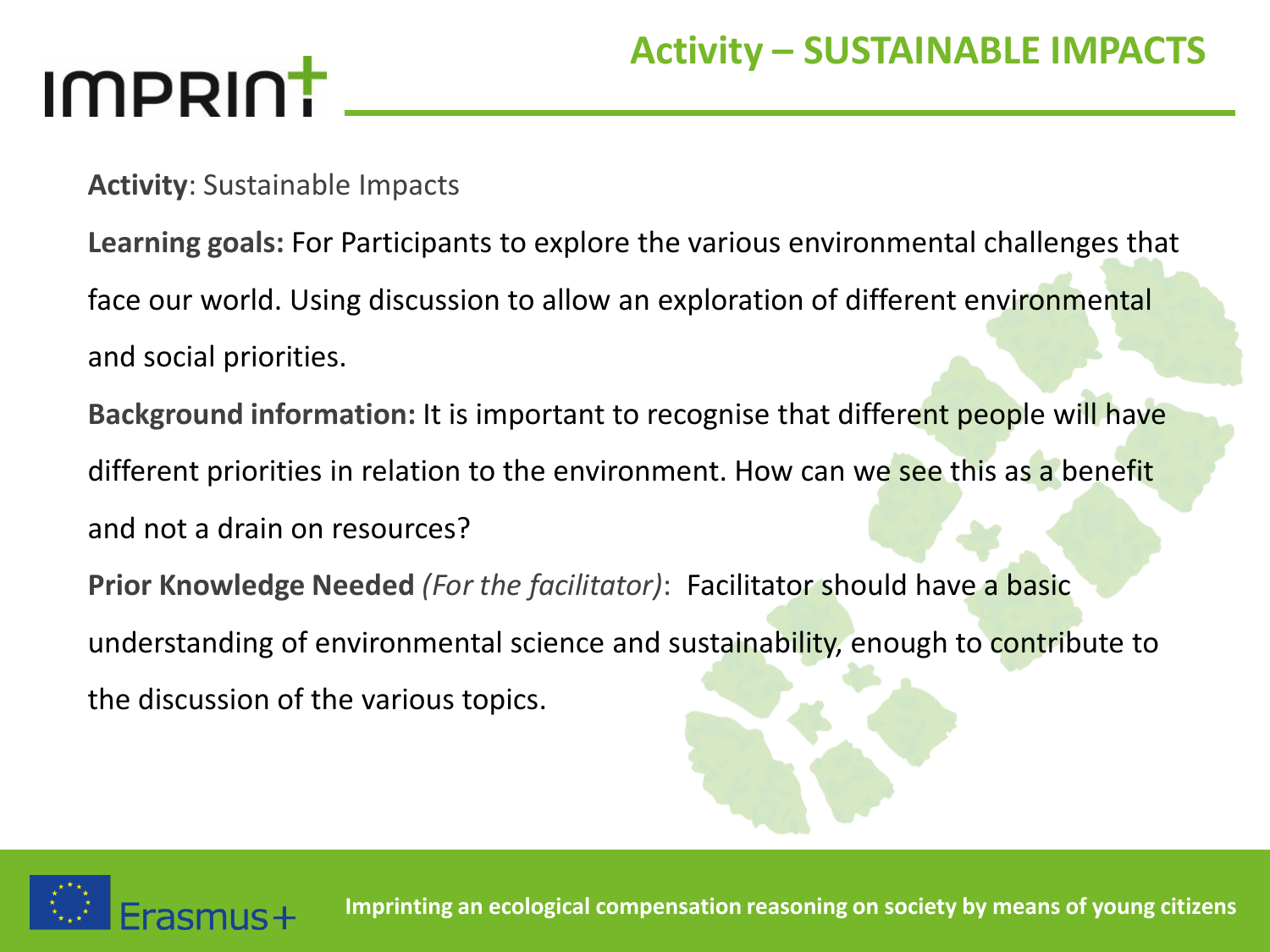**Duration**: 30 minutes +

**Room organization:** An open space or hall that allows people to move around to

facilitate discussion.

**Support material**: Sustainable Impact Cards, this activity can be carried out indoors or

outdoors. 8 + people.



**Imprinting an ecological compensation reasoning on society by means of young citizens**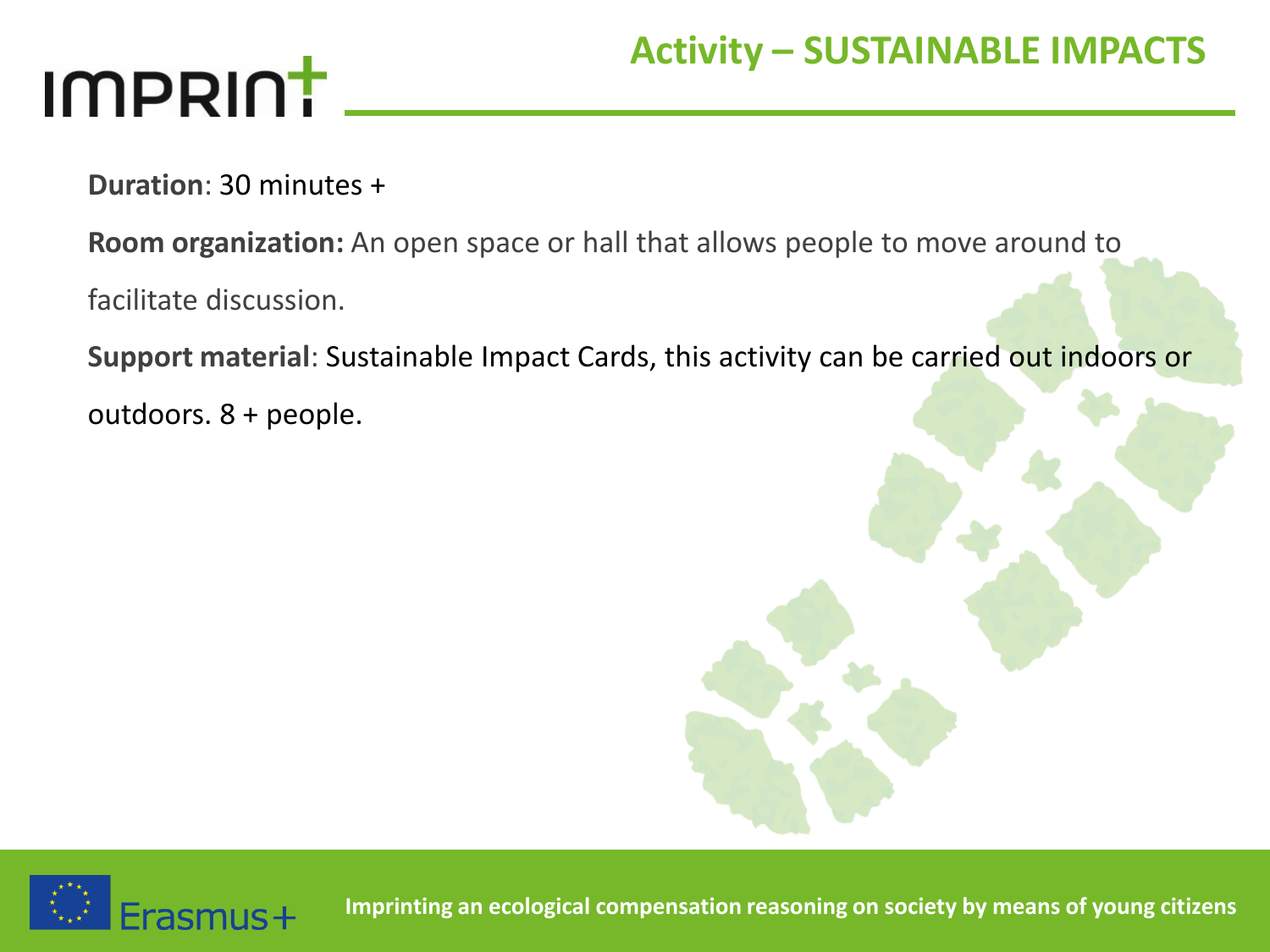**Instructions**:

- 1. Begin with your group standing in a circle in the teaching area. Introduce the concept of environmental challenges. Ask your group for some examples to ensure they understand.
- 2. Next explain how depending on our interests, life experience and worldview, we may see some challenges as more of a priority than others.
- 3. Next lay out 3 of the 'Sustainable Impact Cards' in different places around the room. Ask participants which one we should address first. Which is the most important issue and why?
- 4. Explain that there is no wrong answer, participants should walk over and stand beside the issue they think is the most important.
- 5. Your group will split into 3 smaller groups. Ask each group why they chose that particular issue? Why they feel it is so important.
- 6. At this stage as the facilitator, you can share some of the new technologies and strategies that exist to tackle the issue being discussed. Raise any points that were not raised and also help participants create links between the three topics on the cards.